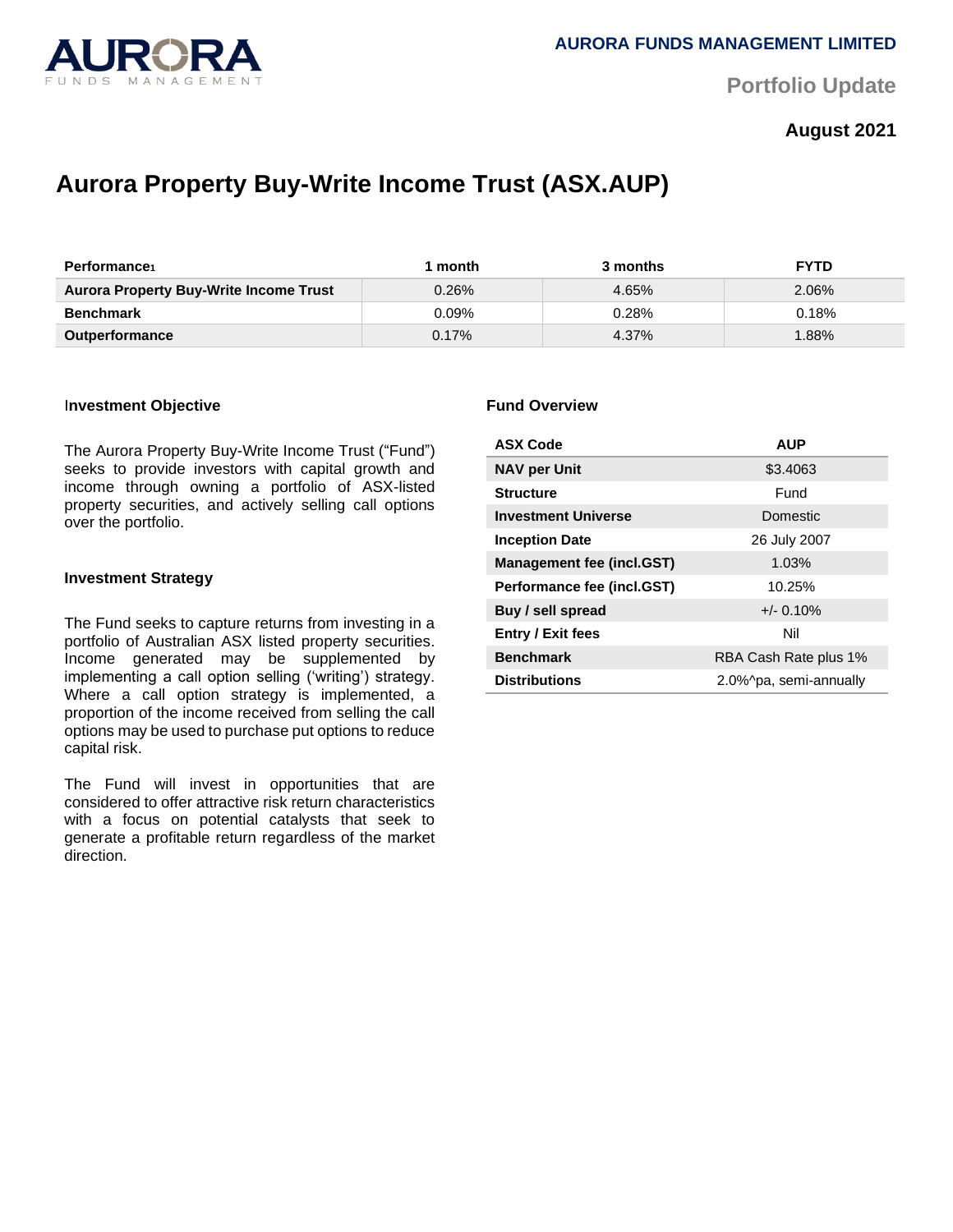

**Portfolio Update** 

**August 2021**

# **Fund Update**

AUP requested a voluntary suspension on April 2<sup>nd</sup> due to reasons outlined below. Aurora is currently working with the ASX to have AUP's suspension lifted a soon as possible.

The Fund provides the following information pursuant to ASX Listing Rule 17.2:

- The request for Voluntary Suspension relates to the effects of the COVID-19 pandemic on AUP, including the Disclaimer of Auditor's Opinion in the Annual Report for RNY Property Trust (ASX: RNY) and the ASX's investigation on that matter;
- As stated in AUP's financial statements for the half year ended 31 December 2019, the Fund owns 67.15% of the units in RNY and has extended subordinated debt to US entities in the RNY group;
- It is expected that the Voluntary Suspension will be ended once the ASX has concluded its investigations, as mentioned above; and
- Aurora is not aware of any reason why the Voluntary Suspension should not be granted.

# **RNY Property Trust**

Aurora Funds Management Limited (Aurora), in its capacity as the responsible entity of the Aurora Property Buy Write Income Trust, Aurora Fortitude Absolute Return Fund, Aurora Global Income Trust and the Aurora Dividend Income Trust (Fund(s)), provides the following update in relation to the RNY Property Trust (RNY).

RNY has been suspended from trading on the Australian Securities Exchange (ASX) since 1 April 2019, due to delays experienced in finalising its audited financial statements for the year ended 31 December 2018 and half year ended 30 June 2019, followed by the Audit Disclaimer Opinion issued in relation to the year ended 31 December 2019. Aurora understands that RNY is due to release its Audit Reviewed financial statements for the half year ended 30 June 2020. In the event a clear audit review statement is issued, Aurora understands that RNY will then be in a position to apply for recommencement of trading on the ASX.

On 23 September 2019, RNY announced it had completed an independent valuation of its 5 commercial office properties in the New York tri-state area, resulting in a 16% uplift on previous valuations and a material uplift in RNY's Net Tangible Asset (NTA) backing. Given RNY's suspension from trading on the ASX, there was no actively traded market available for Aurora to determine the market value for RNY's securities. As such, the independent valuation obtained by RNY was considered the most appropriate basis on which to determine the carrying value of RNY, with Aurora's direct investments being carried at a small discount to RNY's improved NTA.

On 29 June 2020, Keybridge Capital Limited (Keybridge) announced its intention to make an off-market all scrip takeover bid for RNY at an implied offer price of \$0.011 per RNY unit1 (Keybridge Offer), with its Bidder's Statement being dispatched on 28 August 2020. On 28 September 2020, Keybridge issued a substantial holder notice stating it had acquired a relevant interest of 1.01% in RNY (from parties other than Aurora) through acceptances into the Keybridge Offer. Aurora has also elected to accept a portion of its Funds holdings into the Keybridge Offer. Consistent with its previous "truth in takeovers" statement, Aurora has limited its acceptances into the Keybridge Offer at 41,450,000 RNY units.

As a consequence of the acceptances into the Keybridge Offer, the implied offer price of \$0.011 per RNY unit is now the most readily observable price for RNY securities. As such, this has resulted in the carrying value of Aurora's direct investments in RNY being reduced from \$0.044 to \$0.011 per RNY unit, across its various Funds.

On 20 January 2021, Huntley Management Limited (Huntley), as responsible entity of RNY, announced that unitholders had passed a resolution to remove RNY from the Official List of the ASX. As a consequence of RNY's voting results, RNY was removed from the Official List of the ASX on 25 January 2021.